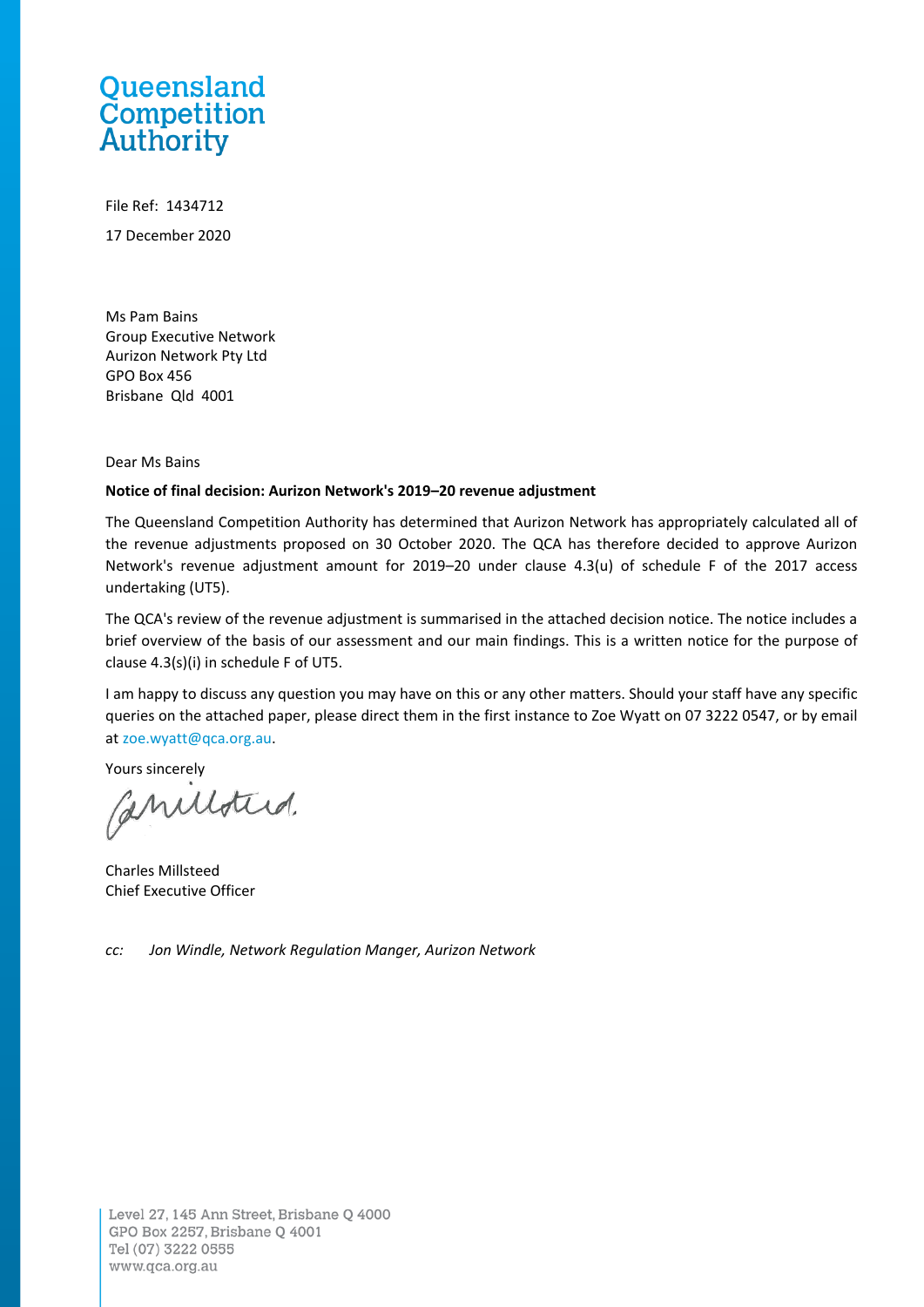# **Queensland<br>Competition<br>Authority**

# DECISION NOTICE

## AURIZON NETWORK'S 2019–20 REVENUE ADJUSTMENT AMOUNTS

#### 17 December 2020

The Queensland Competition Authority has made a decision to approve the 2019–20 revenue adjustment amount of \$3.0 million, proposed by Aurizon Network on 30 October 2020 under the 2017 access undertaking (UT5). The QCA considers that Aurizon Network has calculated the adjustment amounts in accordance with clause 4.3 of schedule F.

#### Revenue adjustment assessment process

The 2017 access undertaking (UT5) requires that Aurizon Network submit a proposal to refund or recoup any overor under-recovery of its allowable revenues by 31 October each year (sch. F, cl. 4.3(m)).

The revenue adjustments are the difference between the maximum allowable revenue (MAR) plus any allowable adjustments (collectively termed the adjusted allowable revenue (AAR)), and the total actual revenue (TAR) collected in that year from the approved AT2–AT5 reference tariffs.

Clause 4.3 of schedule F sets out the assessment process for a revenue adjustment application. We will approve the application if we are reasonably satisfied that the adjustment amount is calculated in accordance with clause 4.3 (sch. F, cl. 4.3(r)). The approved revenue amounts then adjust the second-year's system allowable revenues and corresponding AT2–AT5 reference tariffs (sch. F, cl. 4.4).

If we are not reasonably satisfied that the revenue adjustment amount is calculated in accordance with clause 4.3, we must refuse to approve it. In that case, we must then issue a notice to Aurizon Network, explaining our reasons for the refusal and the way Aurizon Network is required to amend its proposal for resubmission (sch. F, cl. 4.3(s)(ii)).

We have closely checked Aurizon Network's application and supporting models<sup>1</sup> against all available information (publicly available and confidentially provided), to determine whether the calculations in this revenue assessment process have been performed in accordance with UT5.

<sup>1</sup> Aurizon Network provided models for: take or pay, WACC adjustment, rebate adjustment, transfers, electricity connection cost adjustments, and the revenue cap adjustment calculations.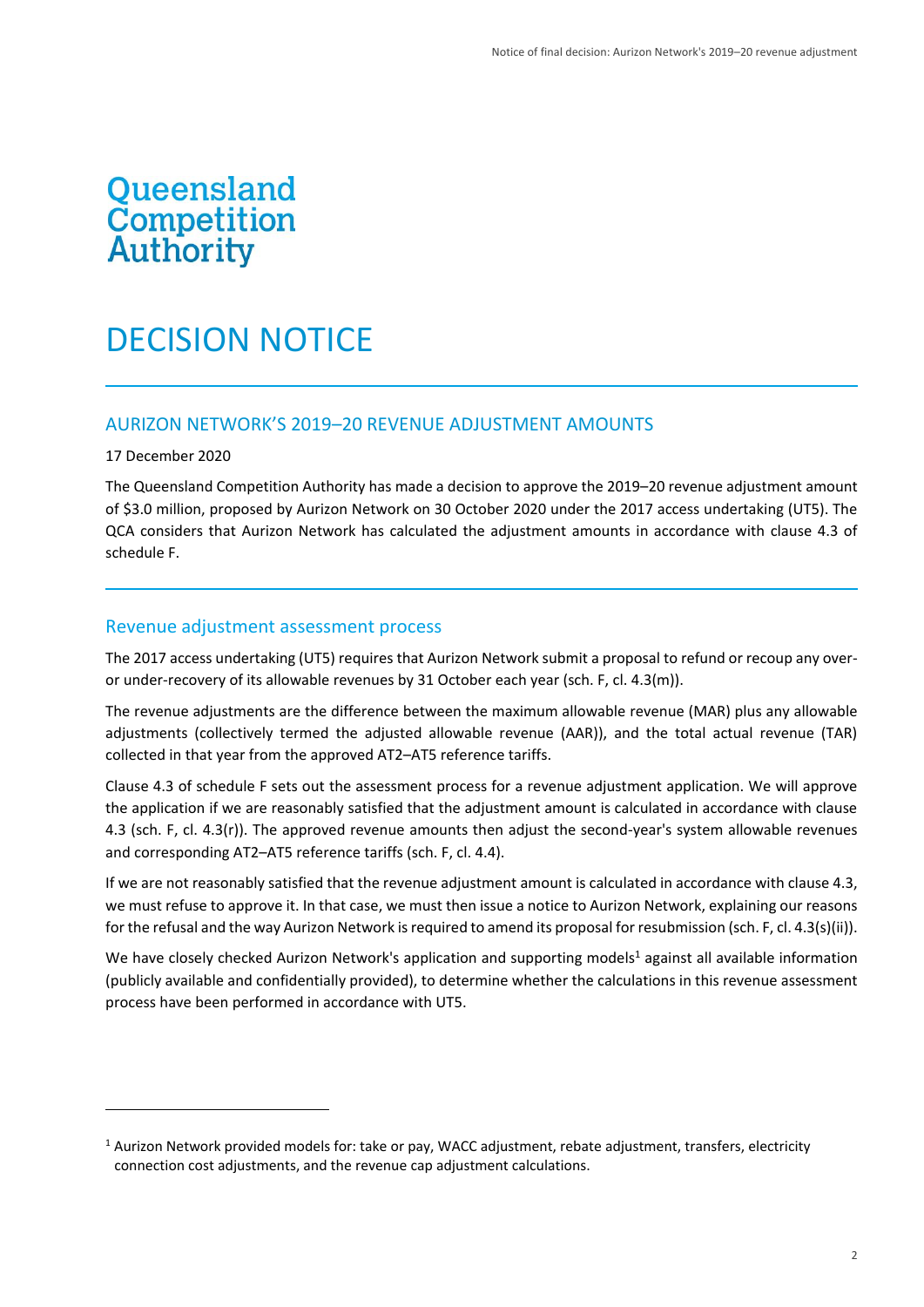# Aurizon Network's proposal

On 30 October 2020, Aurizon Network submitted its revenue adjustment proposal for a net recovery of \$3.0 million for the 2019–20 financial year (se[e Table 1](#page-2-0) for system-specific over- and under-recoveries).

| System          | AT2-4 (non-electric) | AT5 (electric) | <b>Total</b> |
|-----------------|----------------------|----------------|--------------|
| Blackwater      | 6.6                  | (2.7)          | 3.8          |
| Goonyella       | (6.1)                | 6.2            | $(0.0)^a$    |
| Moura           | 2.1                  | -              | 2.1          |
| <b>Newlands</b> | (1.6)                | -              | (1.6)        |
| GAPE            | (1.4)                |                | (1.4)        |
| Total           | (0.5)                | 3.4            | 3.0          |

<span id="page-2-0"></span>**Table 1 Revenue adjustment amounts 2019–20 (\$ million)**

*a There is a net recovery for Goonyella but it is less than \$0.1m.* 

*Note: Numbers may not sum due to rounding. Negative values indicate an over-recovery, and thus a refund. Source: Aurizon Network, 2019–20 Revenue Adjustment Explanatory Memorandum, October 2020, p. 5.*

# Stakeholder consultation

We invited stakeholder submissions on Aurizon Network's 2019–20 revenue adjustment proposal, but did not receive any responses.

# Total actual revenues and adjustments

The TAR represents the collected revenues made up of the system reference tariffs—including cross-system AT2– AT5 tariffs (sch. F, cl. 4.3(d)–(k))—billed to access holders on all railed volumes in the financial year, and any take or pay amounts payable.

Aurizon Network submitted detailed monthly data demonstrating the calculation of the TAR.

## Take or pay and cross-system revenues

Aurizon Network provided billing information on how it calculated the take or pay revenues under its access contracts.

Take or pay amounts were triggered in the Goonyella system and Moura system in 2019–20. Aurizon Network's total cross-system and take or pay revenue for 2019–20 was \$52.6 million, comprising \$44.8 million from nonelectric customers and \$7.8 million from electric customers.

We are satisfied that:

- the take or pay revenues were accurately estimated on the basis that railings within a nominated month, for the purposes of annual and variable take or pay, were consistently treated
- any cancellations (if any) due to an 'Aurizon Network Cause' were appropriately attributed, and the methodology in standard access agreements for various access undertakings has been applied correctly.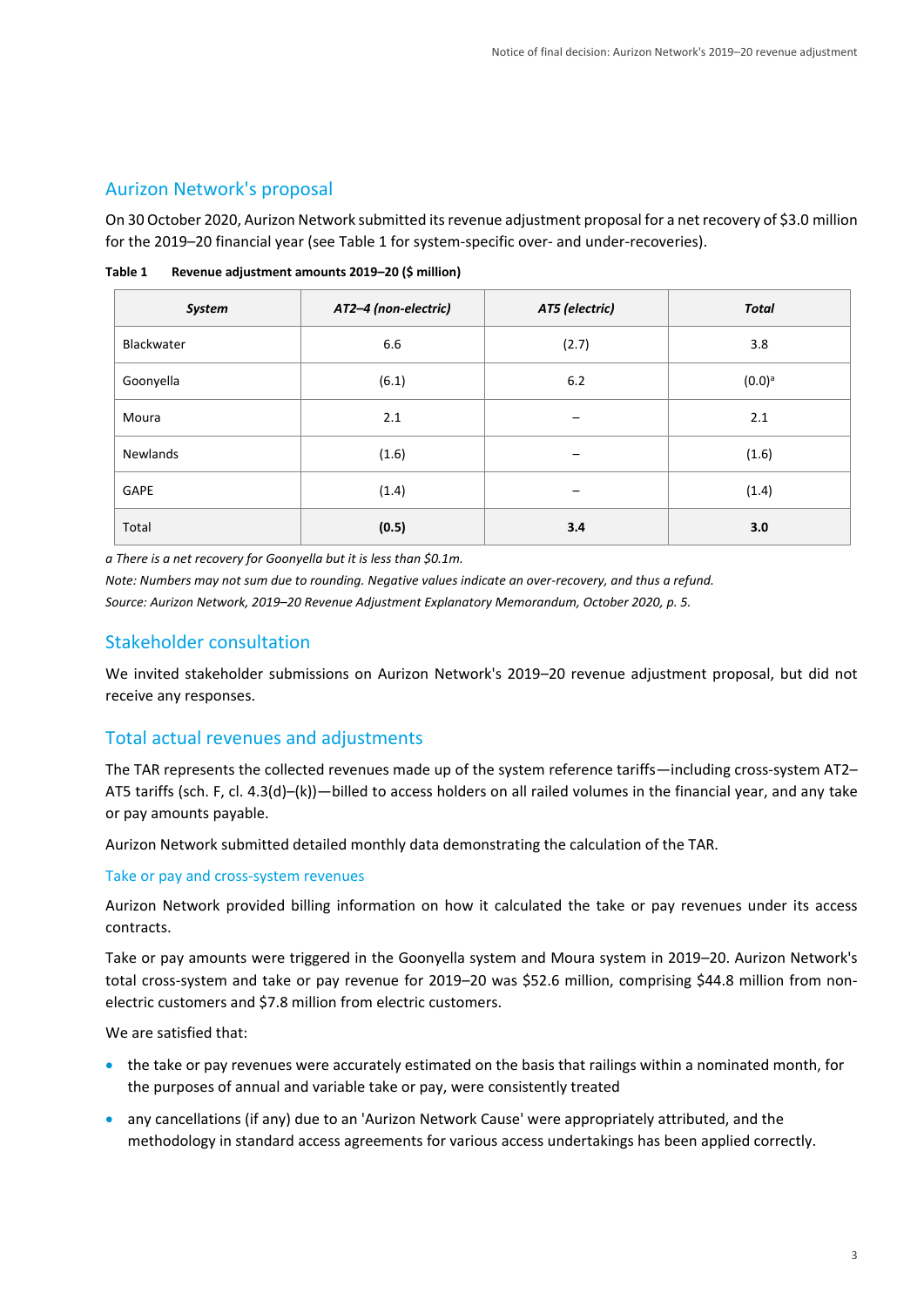We confirm that Aurizon Network has correctly calculated the take or pay revenues that applied for agreements signed during each undertaking period (sch. F, cl. 4.3(d)(ii)).

#### Total actual revenues

Aurizon Network submitted TAR of \$966 million for 2019–20, including all take or pay and cross-system traffic revenues received (se[e Table 2\)](#page-3-0).

| System      | AT2-AT4 (non-electric) | AT5 (electric)           | <b>Total</b> |  |
|-------------|------------------------|--------------------------|--------------|--|
| Blackwater  | 362.0                  | 82.7                     | 444.7        |  |
| Goonyella   | 284.3                  | 53.5                     | 337.8        |  |
| Moura       | 42.3                   | $\qquad \qquad$          | 42.3         |  |
| Newlands    | 18.0                   |                          | 18.0         |  |
| <b>GAPE</b> | 122.6                  | $\overline{\phantom{m}}$ | 122.6        |  |
| Total       | 829.3                  | 136.3                    | 965.6        |  |

<span id="page-3-0"></span>**Table 2 Total actual revenues 2019–20 (including take or pay and cross-system revenues) (\$ million)**

*Note: Numbers may not sum due to rounding.*

*Source: Aurizon Network, 2019–20 Revenue Adjustment Explanatory Memorandum, October 2020, p. 15.*

The QCA is satisfied that Aurizon Network calculated its system and cross-system tariff revenues in accordance with the approved reference tariffs established under the Consolidation DAAU<sup>2</sup>.

#### Volumes

Aurizon Network's total actual revenues collected are based on amounts billed against each customer's actual railings achieved in that period (see Table 3).

<sup>2</sup> The QCA approved the Consolidation DAAU on 21 February 2020.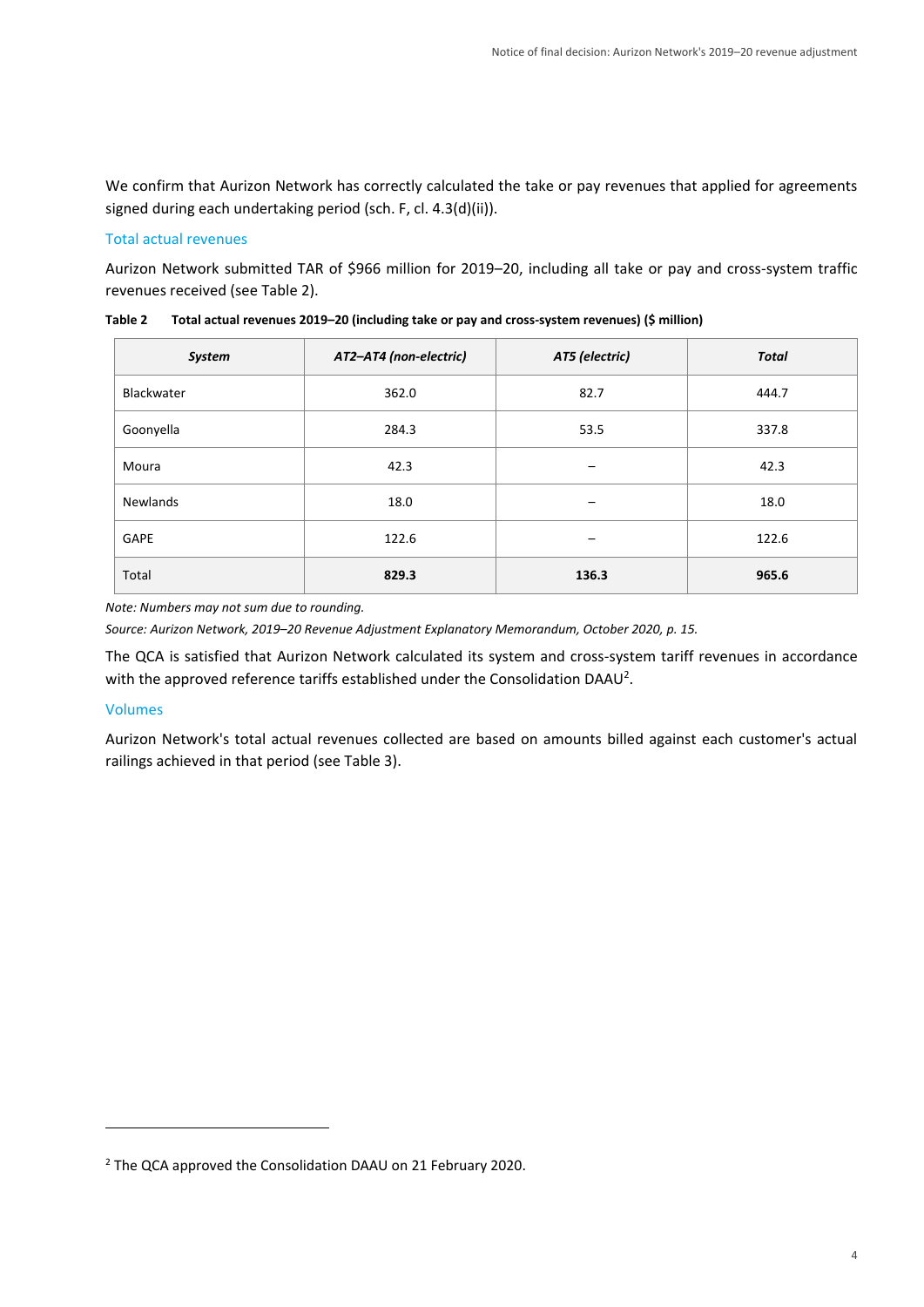| <b>System</b>   | <b>Approved forecasts</b> | <b>Actual tonnages</b> |
|-----------------|---------------------------|------------------------|
| Blackwater      | 65.4                      | 62.6                   |
| Goonyella       | 126.1                     | 117.7                  |
| Moura           | 16.5                      | 13.6                   |
| <b>Newlands</b> | 13.2                      | 14.1                   |
| GAPE            | 18.9                      | 18.8                   |
| Total           | 240.0                     | 226.9                  |

#### **Table 3 Forecast and actual volumes 2019–20 (million net tonnes)**

*Source: Aurizon Network, 2019–20 Revenue Adjustment Explanatory Memorandum, October 2020, p. 8.*

The gross tonne kilometres (gtk) and net tonnes (nt) submitted by Aurizon Network were reconciled to Aurizon Network's monthly performance summary on its Power BI portal and its 2019–20 annual report.

## System allowable revenues and adjustments

Annual system allowable revenues represent the approved amounts Aurizon Network is set to recover in each year during the term of its approved undertaking. Each system's allowable revenues are published in schedule F of UT5.

Under the revenue adjustment process (sch. F, cl. 4.3(c)), Aurizon Network can submit adjustments to the annual allowable revenues. Aurizon Network's 2019–20 proposal outlined its claim for the following cost adjustments to the allowable revenue under schedule F, cl. 4.3(c).

#### WACC adjustment

The WACC adjustment accounts for the difference between the actual approved WACC and the approved WACC that was used to determine the relevant reference tariff for the year (sch. F, cl. 4.3 (c)(i) of UT5).

The approved WACC used in determining 2019–20 reference tariffs was 6.03%. This assumed that the report date milestone under UT5<sup>3</sup> would be met by 1 March 2020. However, as this did not occur, the approved WACC for 2019–20 reference tariffs was actually 5.9%.

To account for the difference in the approved WACC, Aurizon Network has calculated a net return to access holders of \$8.9 million (see Table 4 for system-specific adjustments).

<sup>&</sup>lt;sup>3</sup> The date when the Independent Expert has completed the initial capacity assessment, and Aurizon Network has provided its detailed report on proposed solutions to any identified existing capacity deficit.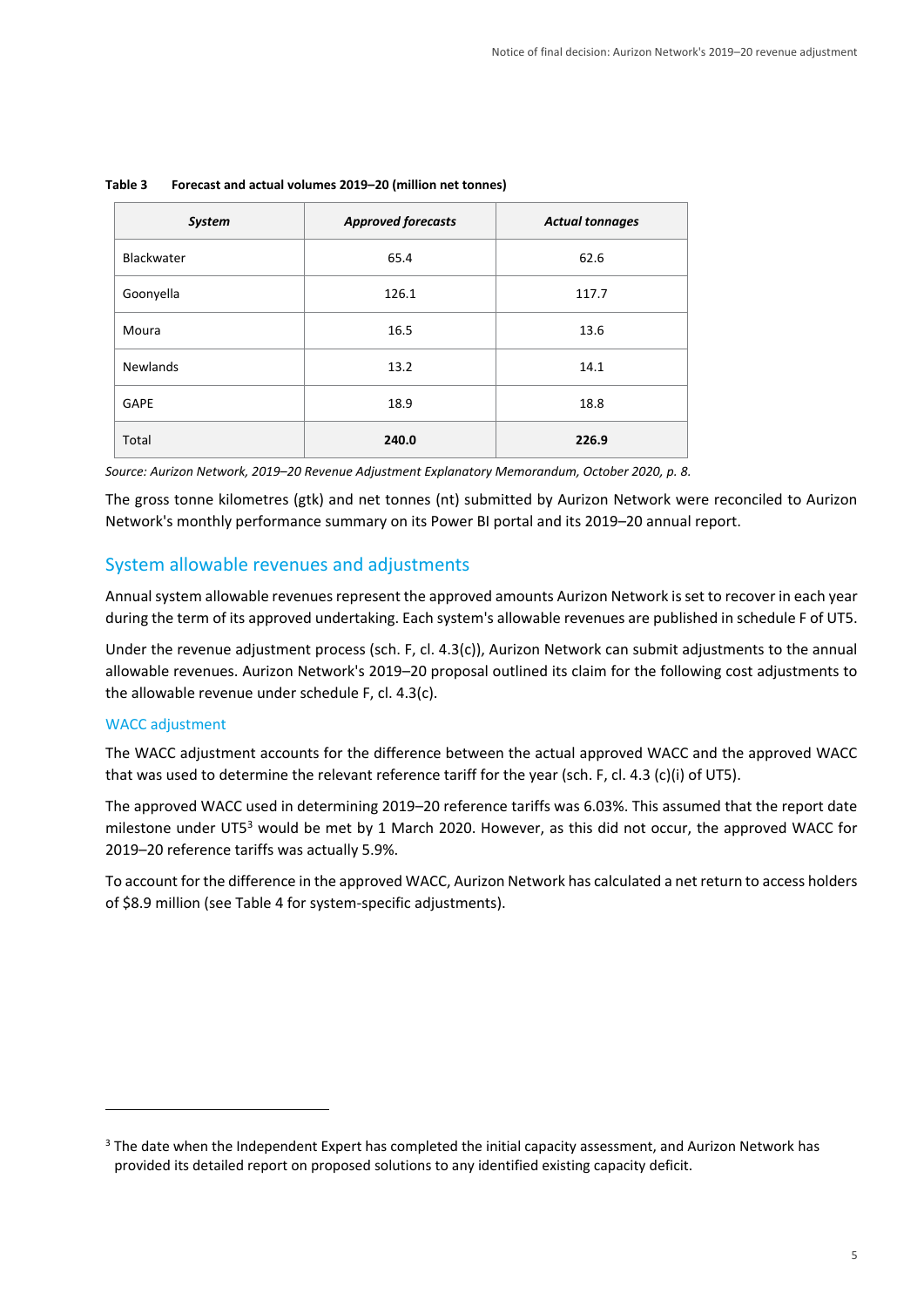| System        | AT2-AT4 WACC adjustment | <b>AT5 WACC adjustment</b> | <b>Total</b> |  |
|---------------|-------------------------|----------------------------|--------------|--|
| Blackwater    | (3.4)                   | (0.6)                      | (4.1)        |  |
| Goonyella     | (2.4)<br>(0.4)          |                            | (2.7)        |  |
| Moura         | (0.5)                   |                            | (0.5)        |  |
| Newlands      | (0.3)                   |                            | (0.3)        |  |
| (1.3)<br>GAPE |                         |                            | (1.3)        |  |
| <b>Total</b>  | (8.0)                   | (1.0)                      | (8.9)        |  |

#### **Table 4 WACC adjustment by system (\$ million)**

*Note: Numbers may not sum due to rounding.*

*Source: Aurizon Network, 2019–20 Revenue Adjustment Explanatory Memorandum, October 2020, p. 12.*

Aurizon Network provided a detailed model of the WACC adjustment. We verified Aurizon Network's modelling and are satisfied with Aurizon Network's claim under the WACC adjustment.

#### Maintenance cost adjustment

The maintenance cost adjustment accounts for the difference between the approved maintenance indicator and actual maintenance costs for the year, where actual maintenance costs are lower (sch. F, cl. 4.3 (c)(ii) of UT5). Following our approval of the Maintenance and Cross System Voting DAAU<sup>4</sup>, the maintenance indicator was approved to refer to the most recent maintenance cost allowances— as provided for in the approved Consolidation DAAU (cl. 7A.11.5(b)(ii) of UT5).

As actual maintenance costs for 2019–20 were lower than the maintenance indicator for 2019–20, Aurizon Network has calculated a net return to access holders of \$4.6 million (see Table 5 for system-specific adjustments).

| <b>System</b>   | <b>Maintenance</b><br>indicator | <b>Actual</b><br>maintenance costs | Difference-where actual<br>is less than the indicator | AT2-AT4 maintenance<br>adjustment |       |
|-----------------|---------------------------------|------------------------------------|-------------------------------------------------------|-----------------------------------|-------|
| Blackwater      | 64.5                            | 64.5                               | (0.1)                                                 | (0.1)                             |       |
| Goonyella       | 62.2                            | 58.7                               | (3.5)                                                 | (3.1)                             | (0.4) |
| Moura           | 11.6                            | 12.2                               | n/a                                                   |                                   |       |
| <b>Newlands</b> | 3.2                             | 3.0                                | (0.2)                                                 | (0.2)                             |       |
| GAPE            | 11.4                            | 10.6                               | (0.8)                                                 | (0.8)                             |       |
| <b>Total</b>    | 153.0                           | 148.9                              | (4.6)                                                 | (4.2)                             | (0.4) |

**Table 5 Maintenance cost adjustment by system (\$ million)**

*Note: Numbers may not sum due to rounding.*

*Source: Aurizon Network, 2019–20 Revenue Adjustment Explanatory Memorandum, October 2020, pp. 12–13.*

<sup>4</sup> The QCA approved the Maintenance and Cross System Voting DAAU on 22 October 2020.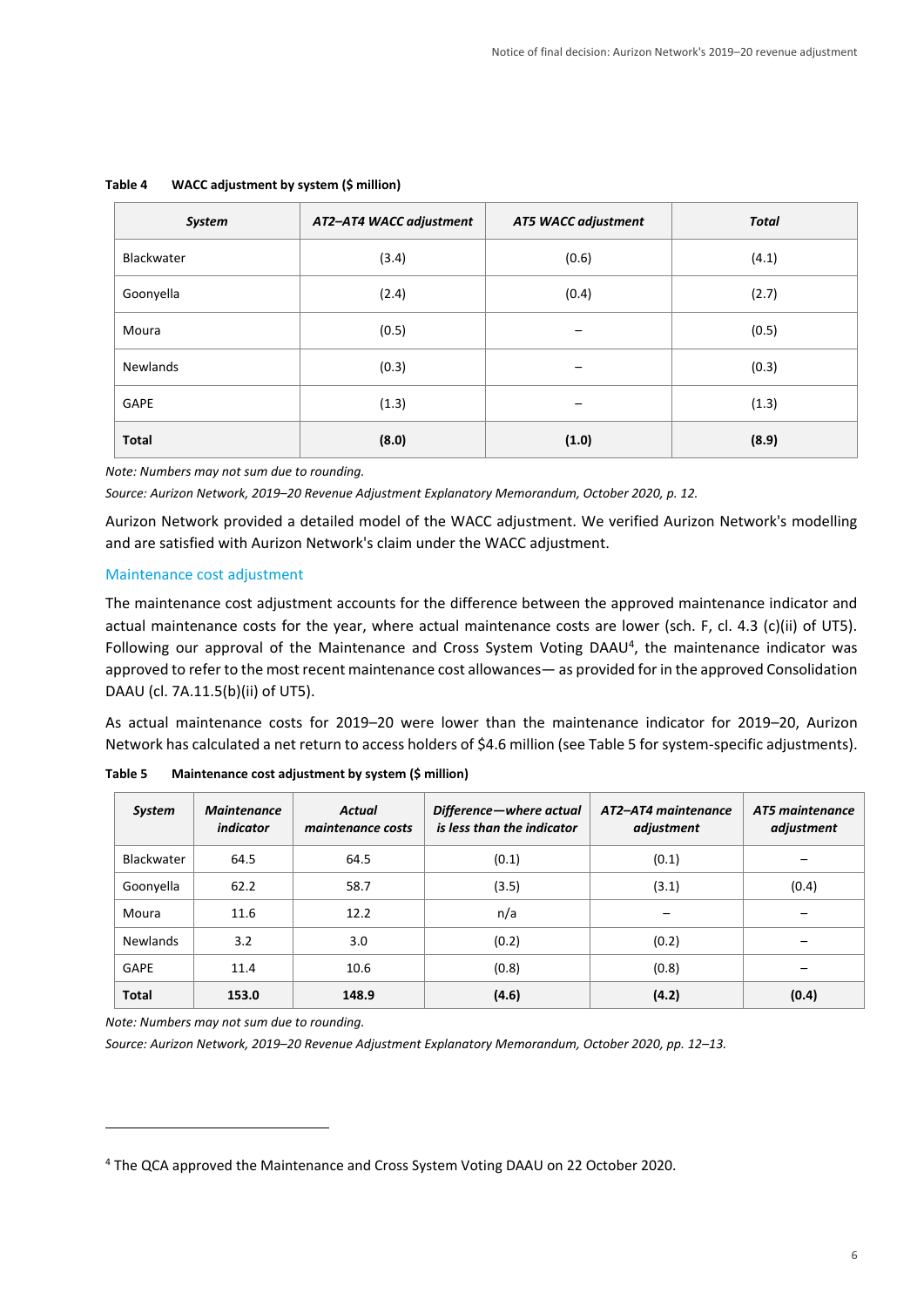We confirmed that the actual maintenance costs are consistent with those included within the 2019–20 annual maintenance report, the Maintenance Indicator is consistent with the approved Consolidation DAAU values, and we verified Aurizon Network's modelling. Therefore, we are satisfied with Aurizon Network's claim under the maintenance cost adjustment.

#### Electricity connection costs

The electricity connection cost adjustment accounts for the difference between forecast and actual costs incurred in connecting to an electric transmission or distribution network (sch. F, cl. 4.3 (c)(iv) of UT5). This adjustment is only applicable to Aurizon Networks electrified systems.

To account for the difference between forecast electricity connection costs for 2019–20 and the actual electricity connection costs paid to Powerlink Queensland and Ergon Energy in 2019–20, Aurizon Network has calculated a net recovery from access holders of \$0.2 million.

Our analysis confirms that the costs associated with electricity connection charges from electric infrastructure providers have been appropriately tracked, and invoices supplied by Aurizon Network reflect actual costs incurred. We consider this cost pass-through is appropriate.

#### Rebates adjustment

The rebates adjustment accounts for the difference between forecast and actual rebate payments made to access holders who have provided Aurizon Network with funds to underwrite capital investments (sch. F, cl. 4.3 (c)(viii) of UT5).

To account for the difference between forecast and actual rebate payments made in 2019–20, Aurizon Network has calculated a net return to access holders of \$3.5 million for AT2-4 and a net recovery from access holders of \$0.1 million for AT5 (see Table 6 for system-specific rebates).

| System     | AT2-AT4 rebate adjustment | AT5 rebate adjustment | <b>Total</b>     |
|------------|---------------------------|-----------------------|------------------|
| Blackwater | (2.8)                     |                       | (2.8)            |
| Goonyella  | (0.7)                     | 0.1                   | (0.6)            |
| Newlands   | 0.0 <sup>a</sup>          |                       | 0.0 <sup>a</sup> |
| Total      | (3.5)                     | 0.1                   | (3.4)            |

**Table 6 Aurizon Network rebates by system (\$ million)**

*a There is a net recovery for Newlands but it is less than \$0.1m.* 

*Note: Numbers may not sum due to rounding. Negative values indicate an over-recovery, and thus a return. There are no rebate arrangements covering mines in the Moura and GAPE systems, or rebate arrangements for electric infrastructure in the Blackwater system.* 

*Source: Aurizon Network, 2019–20 Revenue Adjustment Explanatory Memorandum, October 2020, p. 14.*

Aurizon Network provided a detailed model of the rebate adjustments. We verified Aurizon Network's modelling and are satisfied with Aurizon Network's claim under the rebate adjustments.